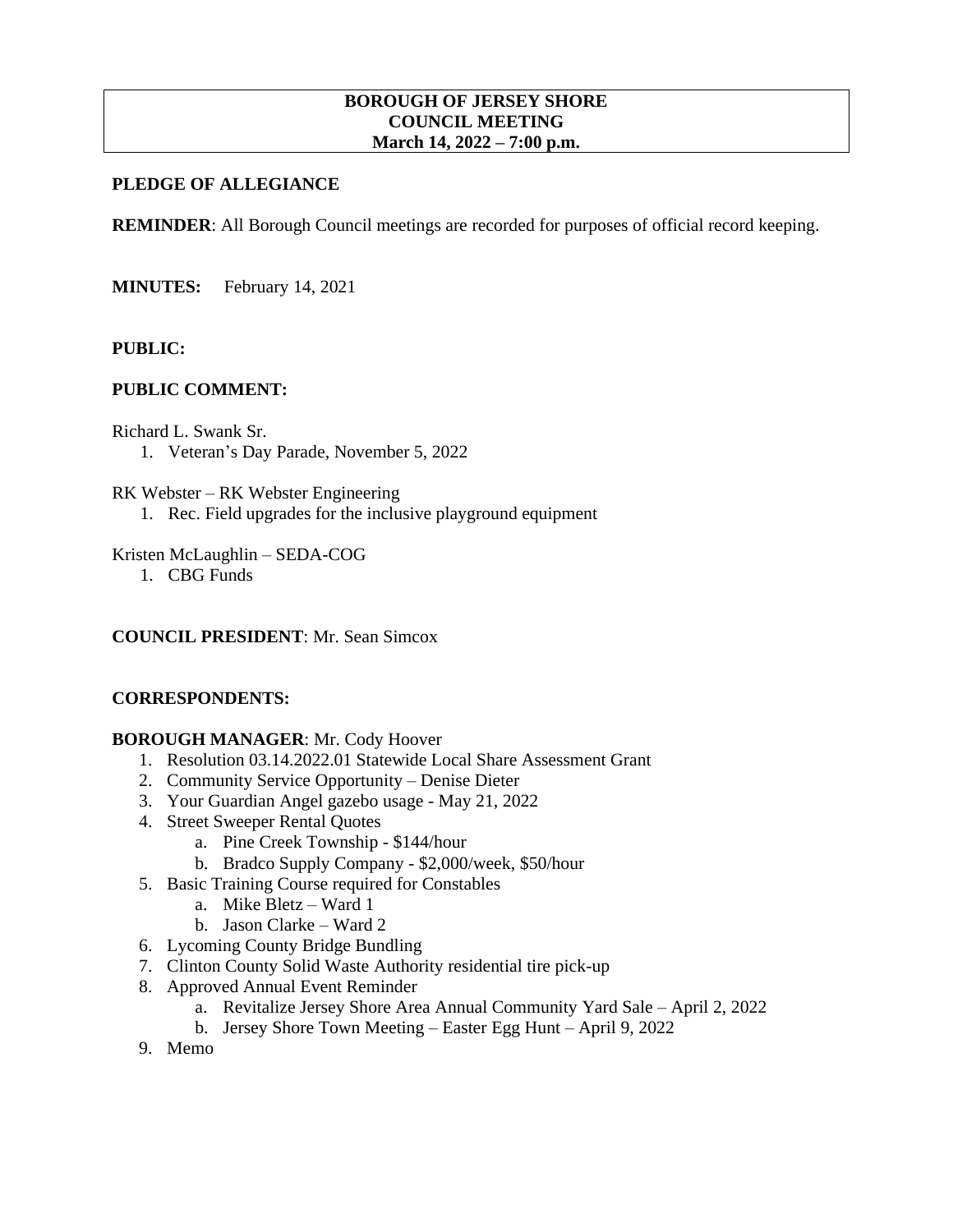# **MAYOR**: Ms. Sally Ann Combs

## **BOROUGH SOLICITOR**: Mr. Marc Drier

## **FINANCE COMMITTEE**: Mr. Dick Delaney

- 1. Bill Report
- 2. Cetera Financial Monthly Report
- 3. Next Scheduled Meeting: As needed

# **POLICE COMMISSION:** Mr. Sean Simcox

- 1. Commission Update
- 2. Next Meeting: Monday, April 4, 2022 at 6:30 p.m.

## **POLICE CHIEF:** Chief Nathan DeRemer

#### **HIGHWAY COMMITTEE**: Mr. Scott Bierly

- 1. Memo
- 2. Public Works Department Monthly Report
- 3. Next Scheduled Meeting: As needed

## **PERSONNEL COMMITTEE**: Ms. Janet Barnhart

- 1. Committee Report
- 2. Next Scheduled Meeting: As needed.

## **EMERGENCY MANAGEMENT**: Mr. Denny Buttorf

- 1. Report
- 2. Alarm Reports Independent Hose & Citizen Hose
- 3. Next Scheduled Meeting: As needed

#### **RECREATION COMMITTEE**: Mr. Scott Bierly

- 1. Committee Report
- 2. Minutes
- 3. Next Scheduled Meeting: April 7, 2022 at 6:30 p.m.

#### **TREE COMMISSION**: Ms. Barbara Schmouder

- 1. Commission Report
- 2. Next Scheduled Meeting: As needed

#### **CODES COMMITTEE**: Ms. Barbara Schmouder

- 1. Committee Report
- 2. Permit Report February 2022
- 3. Codes Report No report for February
- 4. Next Scheduled Meeting: As needed

#### **BUILDING & GROUNDS COMMITTEE:**

- 1. Memo
- 2. Committee Report
- 3. Next scheduled meeting: As needed

# **TIADAGHTON VALLEY MUNICIPAL AUTHORITY**: Mr. Cody Hoover